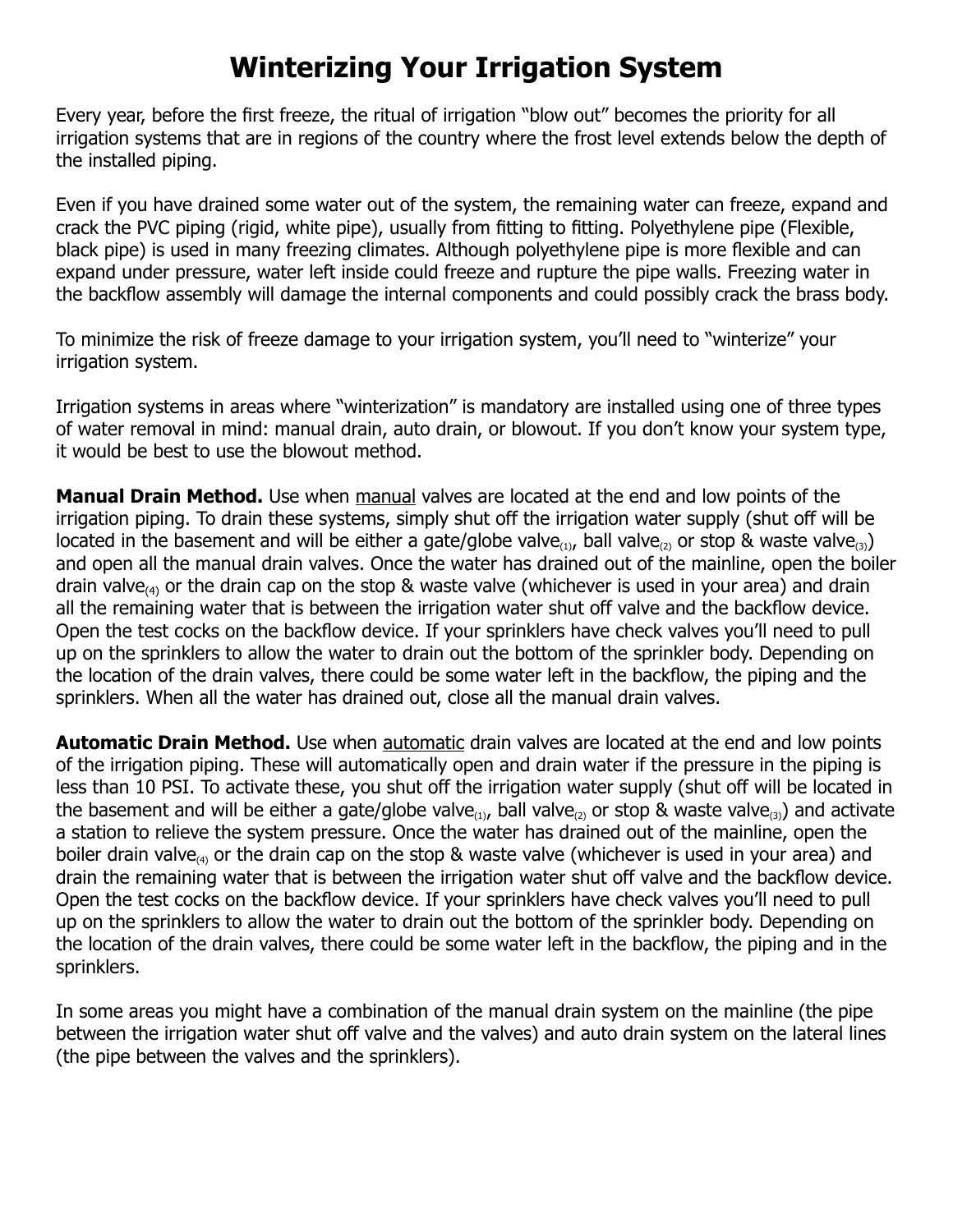#### **"Blow Out" Method.**

**WARNING! WEAR ANSI APPROVED SAFETY EYE PROTECTION!** Extreme care must always be taken when blowing out the system with compressed air. Compressed air can cause serious injury, including serious eye injury, from flying debris. Always wear ANSI approved safety eye protection and do not stand over any irrigation components (pipes, sprinklers and valves) during air blow out. **SERIOUS PERSONAL INJURY MAY RESULT IF YOU DO NOT PROCEED AS RECOMMENDED!**

It is recommended that a qualified licensed contractor perform this type of "Winterization" method. The blow out method utilizes an air compressor with a **C**ubic **F**oot per **M**inute (CFM) rating of 80-100 for any mainline of 2" or less. These types of compressors can be rented at your local equipment rental yard. The compressor is attached to the mainline via a quick coupler, hose bib or other type connection, which is located after the backflow device. Compressed air should not be blown through any backflow device. To start the "blow out", shut off the irrigation water supply and, with the compressor valve in the closed position, attach the air compressor hose to the fitting. Activate the station on the controller that is the zone or sprinklers highest in elevation and the furthest from the compressor. Close the backflow isolation valves. Then slowly open the valve on the compressor; this should gradually introduce air into the irrigation system. The blow out pressure should remain below the maximum operating pressure specification of the lowest pressure rated component on that zone and should NEVER exceed 80 PSI.

Each station/zone should be activated starting from the furthest station/zone from the compressor slowly working your way to the closest station/zone to the compressor. Each station/zone should be activated until no water can be seen exiting the heads, this should take approximately two minutes or more per station/zone. It is better to use two or three short cycles per station/zone than to have one long cycle. Once the station/zone is dry, you should not continue to blow air through the pipe. Compressed air moving through dry pipes can cause friction, which will create heat and the heat could cause damage.

### **Additional Steps:**

Once the water has been removed from the irrigation system, disconnect the air compressor and release any air pressure that may be present. If your backflow device, the most common backflow installed is called a **P**ressure **V**acuum **B**reaker, has ball valves, open and close the isolation valves on the backflow device numerous times to ensure that any trapped water has escaped from the upper areas. Leave the isolation valves open at a 45˚ angle (approximately ½ open) and open the test cocks.